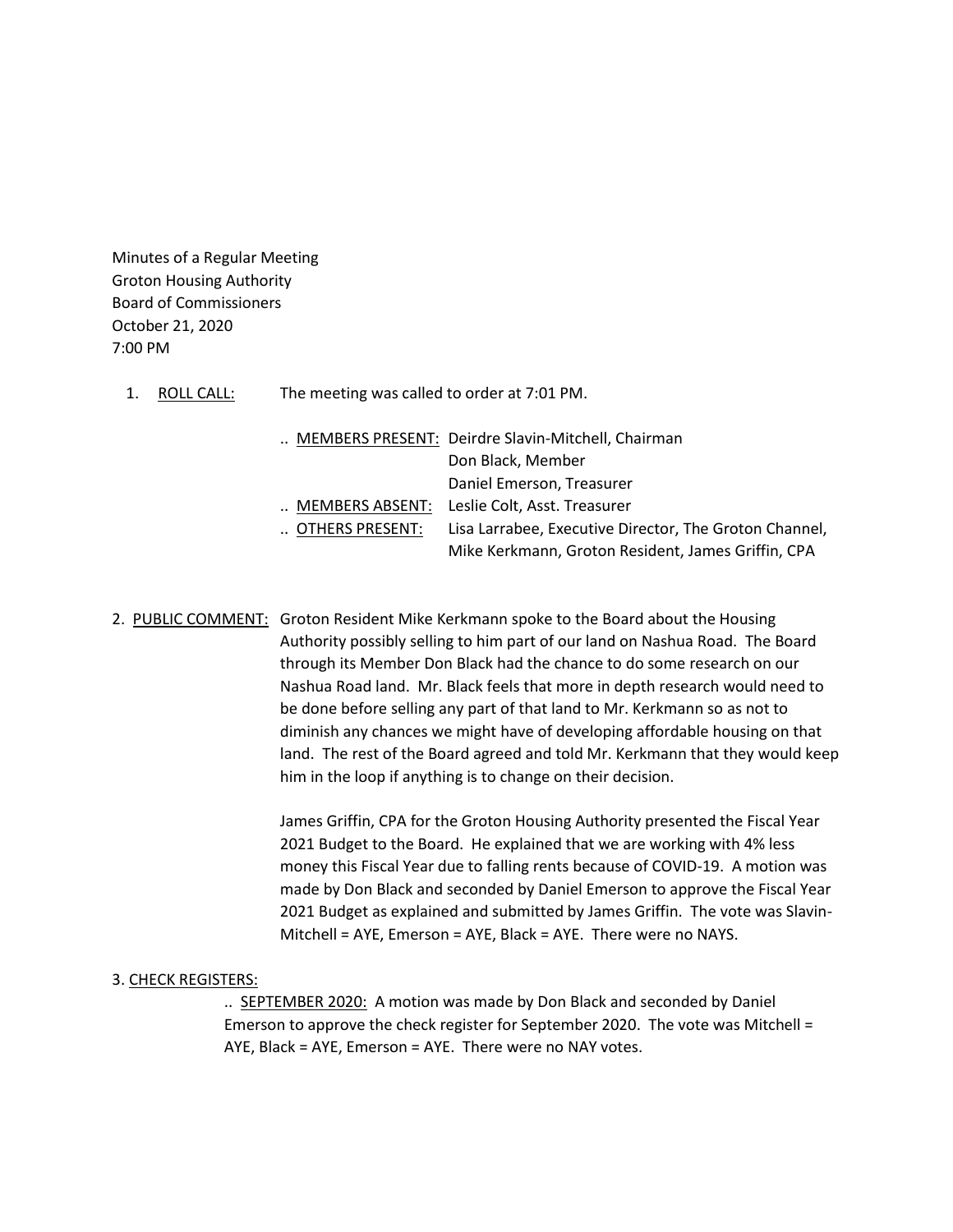Minutes of a Regular Meeting Groton Housing Authority Board of Commissioners October 21, 2020 7:00 PM Page Two

### 4. FINANCIAL STATEMENTS:

.. DHCD CONSOLIDATED 4001 PROGRAMS ENDING 6/30/2020, 7/31/2020, 08/31/2020: A motion was made by Daniel Emerson and seconded by Don Black to approve the DHCD Consolidated 4001 financial statements for the period ending 6/30/2020,  $07/31/2020$ , and  $08/31/2020$ . The vote was Mitchell = AYE, Black = AYE, Emerson = AYE. There were no NAY votes.

.. SANDY POND ROAD PROGRAM ENDING 6/30/2020, 07/31/2020, 08/31/2020: A motion was made by Don Black and seconded by Daniel Emerson to approve the Sandy Pond Road financial statements for period ending 6/30/2020, 07/31/2020 and 08/31/2020. The vote was Mitchell = AYE, Black = AYE, Emerson = AYE. There were no NAY votes.

.. STILL MEADOW PROGRAM ENDING 6/30/2020, 07/31/2020, 08/31/2020: A motion was made by Don Black and seconded by Daniel Emerson to approve the Still Meadow Program financial statements for the period ending 6/30/2020, 07/31/2020, and 08/31/2020. The vote was Mitchell = AYE, Black = AYE, Emerson = AYE. There were no NAY votes.

# 5. APPROVAL OF MINUTES:

.. SEPTEMBER 18, 2020 REGULAR MEETING: A motion was made by Don Black and seconded by Daniel Emerson to approve the minutes from our September 18, 2020 regular meeting. . The vote was Mitchell = AYE, Black = AYE, Emerson = AYE. There were no NAY votes.

## 6. NEW BUSINESS:

.. REVIEW AND APPROVE FISCAL YEAR 2023 FORMULA FUNDING AWARD: The Executive Director presented to the Board the Fiscal Year 2023 Formula Funding Award. Our award increases by \$31,967.00. A motion was made by Daniel Emerson and seconded by Don Black to approve and accept the Fiscal Year 2023 Formula Funding Award. The vote was Mitchell = AYE, Black = AYE, Emerson = AYE. There were no NAY votes.

## 7. OLD BUSINESS:

.. BOARD MEMBER SEARCH: The Executive Director asked the Board if they had any ideas on who to approach for the vacancy that we have. They have not been able to find anyone so far. The Executive Director told the Board that there is a vacancy on the